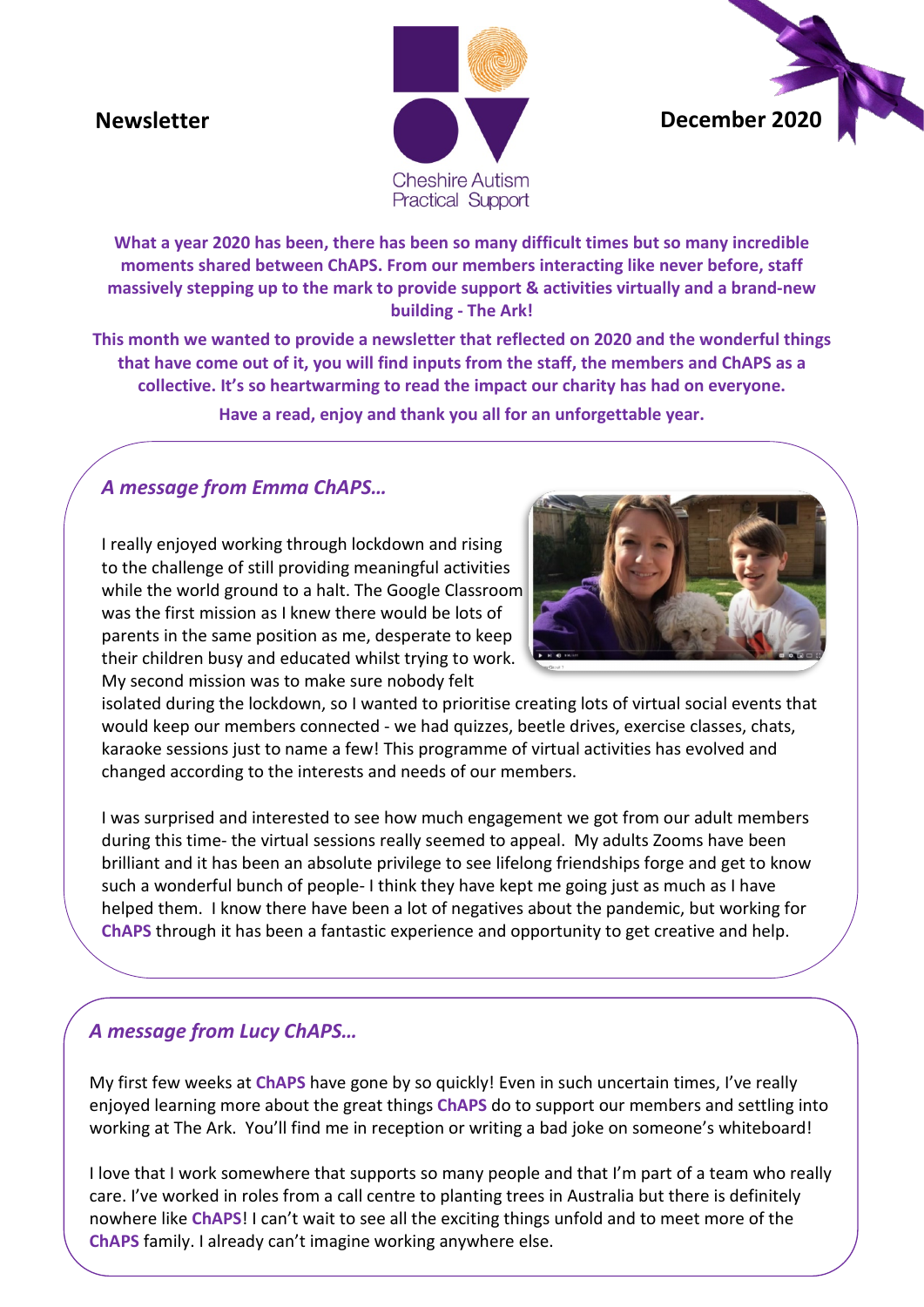#### *An adult who joined during lockdown…*

First of all, as an attendee I want to point out that every week Zoom sessions and other activities were planned sharply, always on time with a tight schedule. The content is always full of entertainment alongside useful tips and information which is very helpful especially during this harsh period we going through. Organisers [I was mostly attending **Emma's** zooms] are in professional shape and motivated in every single activity.

I would like to thank you a lot for doing so much to help to keep us all together - it means a lot for the community! That's outstanding effort and massive influence on making people's mental health better.

#### *An adult who joined before lockdown…*

At the start of the year I felt I was in a world which feels awkward and strange. I was living on auto pilot... eat, sleep, work repeat. Searching for a place where I would fit and be accepted. I had a few friends but no one I felt really got me.

Then we went into lockdown I was so alone all the support networks I'd spent a life time to build went over night. I felt trapped in the four walls of my flat. So, I decided give **Emma's** adult zooms a chance.

I never knew anyone but they all seemed sort of awkwardly like me. It started to become the highlight of my week them 30-45-minute blocks where we would chat about life, learn about ourselves, gaining social skills and start to grow into a group of close friends.

I now feel that even though we are living through a pandemic. That the thing I will remember 2020 for will be zoom, accepting myself, and meeting some of the best friends of my life.

#### *A family who joined during lockdown…*

We haven't been members of **ChAPS** for very long, but have had some helpful advice and tips from the team.

**.** she thoroughly enjoyed. Falconry was amazing and Animal therapy she didn't My daughter is 13 and home educated. We have managed to join in 2 events (I'm sure it would have been more if it wasn't for lockdown!) which stop talking about!

She is very shy and anxious but has done a couple of Teen Zooms with **Di**. I would recommend being a member to anyone on the spectrum! We both absolutely love it! Thank you all for your help, advice and support.

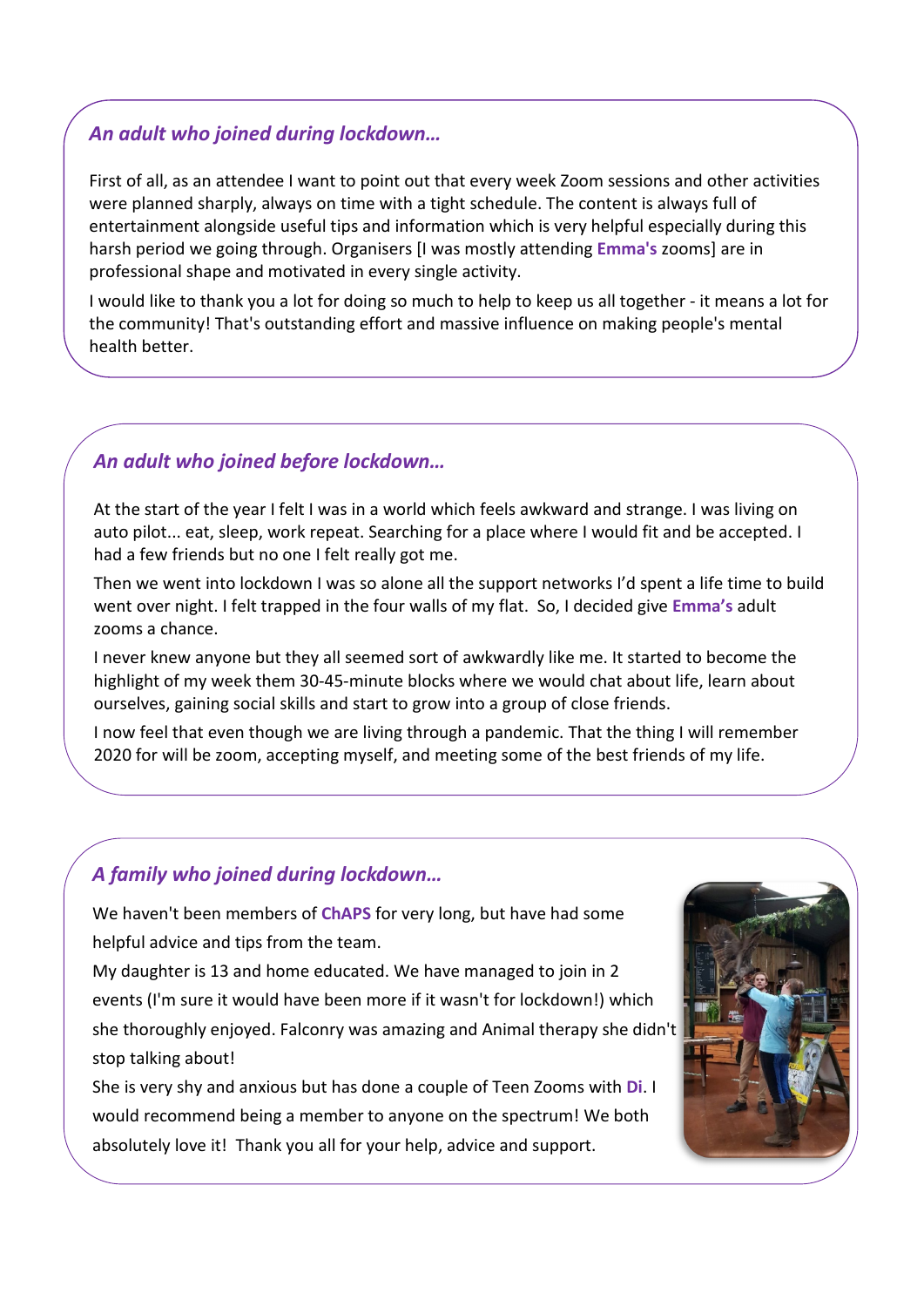#### *A family who joined before lockdown…*

**ChAPS** have been a very important part of looking after my family's mental health during lockdown.

They supported my child with online zoom mindfulness and chats with other **ChAPS** children. This meant that not only did she have a space to chat with other children she made friends and formed trusting relationships with them and **Di**.

This also gave us as parents and her siblings time to recharge when she was on the session. It's amazing how a hot cup of coffee and 30 minutes sit down can help us to get through the day.

I was supported as a parent taking part in the parents chat group where I could let of a bit of steam with other parents who understood, listen and support them and have a good belly laugh at some of the funnier parts of our lives.

I took part in the adult relaxation and the head massage which ensured that I had time just for me and to sit down and forget everything around me.

**Di** was fabulous at offering a listening ear and offering advice whenever needed which some days was the thing that kept us going.

All in all, it was an all-round holistic approach to support us all and I can't thank you all enough.

#### *A message from the ChAPS Team…*

This year has been more different than we can ever have imagined, and our delivery has certainly had to be incredibly flexible in approach to activities, support, advice and training. Part way through the year, we started to host face to face sessions again, only to be further restricted in October and November as the second COVID wave hit.

We have decided to keep the many successful Zoom sessions running for December and January, and we are hoping to open up a few activities again throughout this month now that we know what tier we are in. We have taken the Events Diary out of the newsletter for this month, and will be share what activities are going ahead via email shortly. Each Friday the Zoom timetable will be shared by email from **Emily** on [operations@cheshireautism.org.uk.](mailto:operations@cheshireautism.org.uk) Please look out for these, and join in with any that will provide you with support, activities and mental well-being.

The diary of events will resume in the January, when we are hopefully a bit further down our COVID journey and have more venues open. In the meantime, we hope you all get chance to celebrate Christmas and the New year in a way that you want to, and here's to an exciting and busy 2021.

Best wishes from **The ChAPS Team** xx